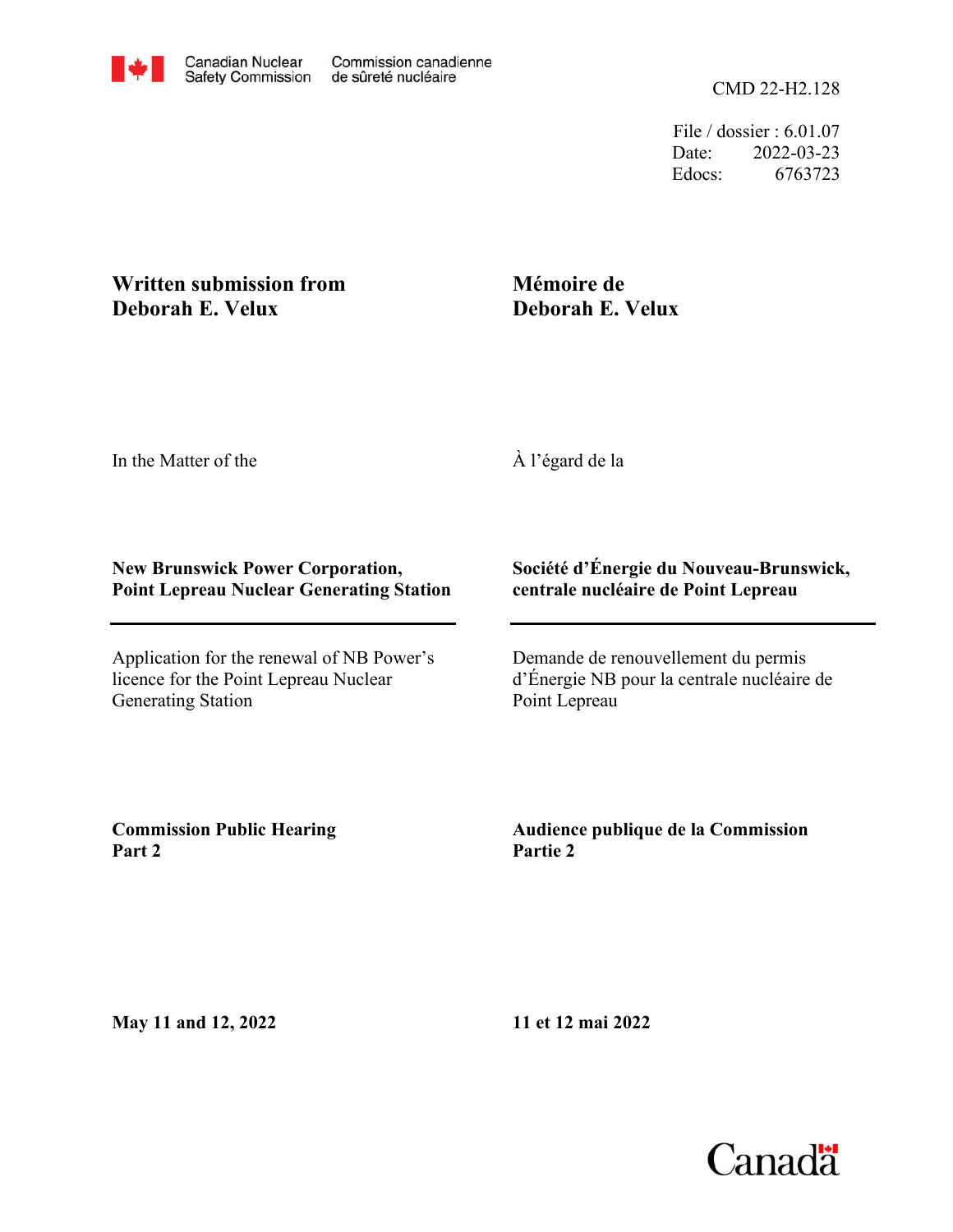### Dear Sir/Madam:

Please consider this email my written intervention to the Canadian Nuclear Safety Commission, regarding the licence renewal of the NB Power Point Lepreau Nuclear Generating Station. I am a parent and a member of the public concerned about the future of my children and the citizens of New Brunswick and leaving them with legacy radioactive waste; radioactive emissions in the event of an accident; and, the adequacy of emergency planning and awareness about emergency response.

My concerns are:

#### **1. Limiting public input**

NB Power's request to renew the licence of PLNGS for 25 years would effectively prevent any public input during the remaining life of the station.

A lengthy renewal at a time when there are so many uncertainties that could affect the station's safety, reliability and financial viability, would show a flagrant disregard for the public interest. It is critical that there be regular, timely opportunities to input the evolving needs and concerns of upcoming generations in New Brunswick.

NB Power's request to renew the licence of PLNGS for 25 years would effectively prevent any public input during the remaining life of the station.

A 25-year licence means that we will have no chance to have our say again until 2047! The Bay of Fundy is one of the natural wonders of North America. We already know that the Lepreau nuclear plant is killing fish in the Bay due to entrainment from the water intake. A 25 year licence period may decrease the amount of regular assessments of the decline in marine health.

The Lepreau nuclear plant emits radioactive tritium, a carcinogen, into air and water. Canada's current "safe" limits for tritium are many times higher than in other countries. The Point Lepreau plant is a financial boondoggle. New Brunswickers may decide to close it down before 25 years. The CNSC must not renew the operating licence for Point Lepreau power station for the requested 25 years. Instead, the CNSC should continue to consider 5-year relicensing periods, and work toward decommissioning.

# **2. Uncertain times and best management practices**

This is a time of uncertainty as we face climate change and rapid technological advancement. The nuclear industry, in particular, is experiencing significant cost increases and lengthy delays in refurbishment and replacement of nuclear facilities. At the same time, the costs of alternate sources of power and energy efficiency are falling.

The Lepreau station has a history of reliability issues:

Electricity production at Lepreau has not met production targets, in the first seven and a half years since a disastrously long and over-budget refurbishment, requiring an additional \$500 Million in capital expenditures.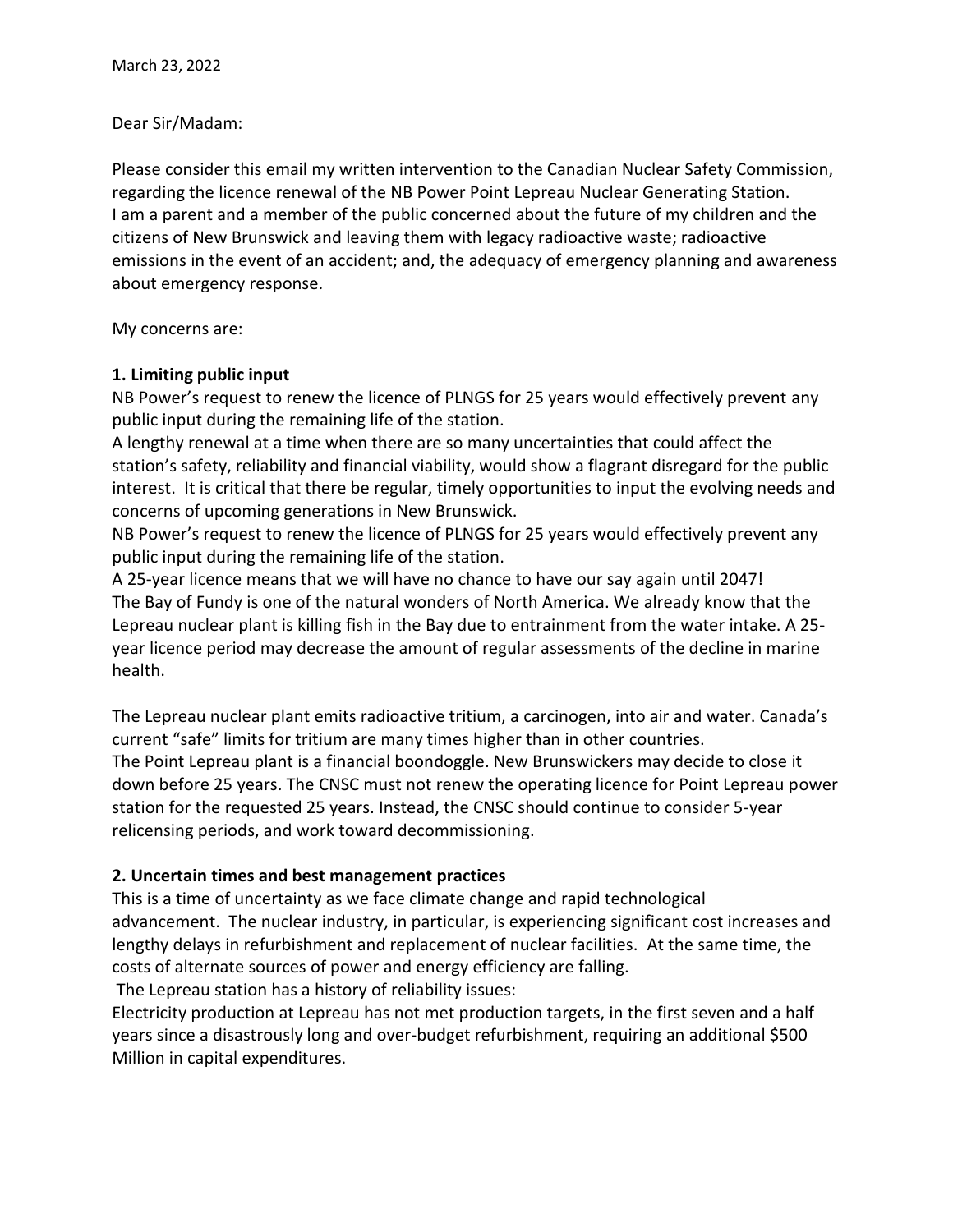The most recent unplanned outage, only 11 weeks after a two-month planned maintenance, was 40 days in January and February 2021 during peak demand.

The pace of the reactor's aging and the emerging reliability and costs of operation, need to be regularly shared with the public in a relicensing format, to allow input on decisions about continued operations, in the public interest. Those decisions will include committing to expenditures required for Lepreau, versus investments in alternate sources of power. In the interest of ensuring flexible, responsive, publicly- sanctioned decision-making for such uncertain times, the CNSC must not renew the operating licence for Point Lepreau power station for the requested 25 years. Instead, the CNSC should continue to consider 5-year relicensing periods, to ensure regular public review allowing for public input to planning as patterns emerge, and before choices are forced.

## **3. Disposal of high-level radioactive waste**

I am concerned that there is no proven-safe option for permanent disposal of the radioactive waste that will continue to add up for another 25 years, if the requested renewal period is approved. Further, the proposal to transport all this additional waste for thousands of miles to a deep geologic repository in Ontario, multiplies the risk of serious accidents resulting in radioactive release, having potential impacts on human health and the environment. The CNSC must consider the impact of radioactive wastes within this licensing hearing. The CNSC should not continue to licence nuclear power plants when no known solution yet exists for radioactive wastes.

# **4. Impacts of climate change**

Nuclear power is particularly vulnerable to climate change effects, including thermal disruptions (e.g. heatwaves and droughts) and extreme weather events. For example, a recent [study](https://www.nature.com/articles/s41560-021-00849-y) showed that extreme weather events have become the leading cause of nuclear power plant outages in North America and South and East Asia. The CNSC must expressly consider climate impacts and vulnerabilities when granting a licence. As climate impacts become more frequent and pronounced, the CNSC must consider climate change in the context of licensing because of the major safety and environmental issues it poses to operations, health and safety. The precautionary principle would guide the CNSC to, at maximum, only continue to consider 5-year relicensing periods.

#### **5. Impacts on the Bay of Fundy**

The marine environment immediately around the plant has abundant species of fish and many commercially significant species like cod, lobster, scallops and dulse. In addition to the marine mammals like whales, porpoises, dolphins and seals that frequent the Bay of Fundy, colonial waterbirds also use the area during seasonal migrations.

The Bay of Fundy is home to a number of federally protected species under the Species at Risk Act, including the north Atlantic right whale, blue whale and fin whale. Given the globally recognized significance and biodiversity of this region, I am concerned about the long-term environmental effects of the plant, potential accidents and its eventual decommissioning on the Bay of Fundy. The CNSC must require emergency response and environmental monitoring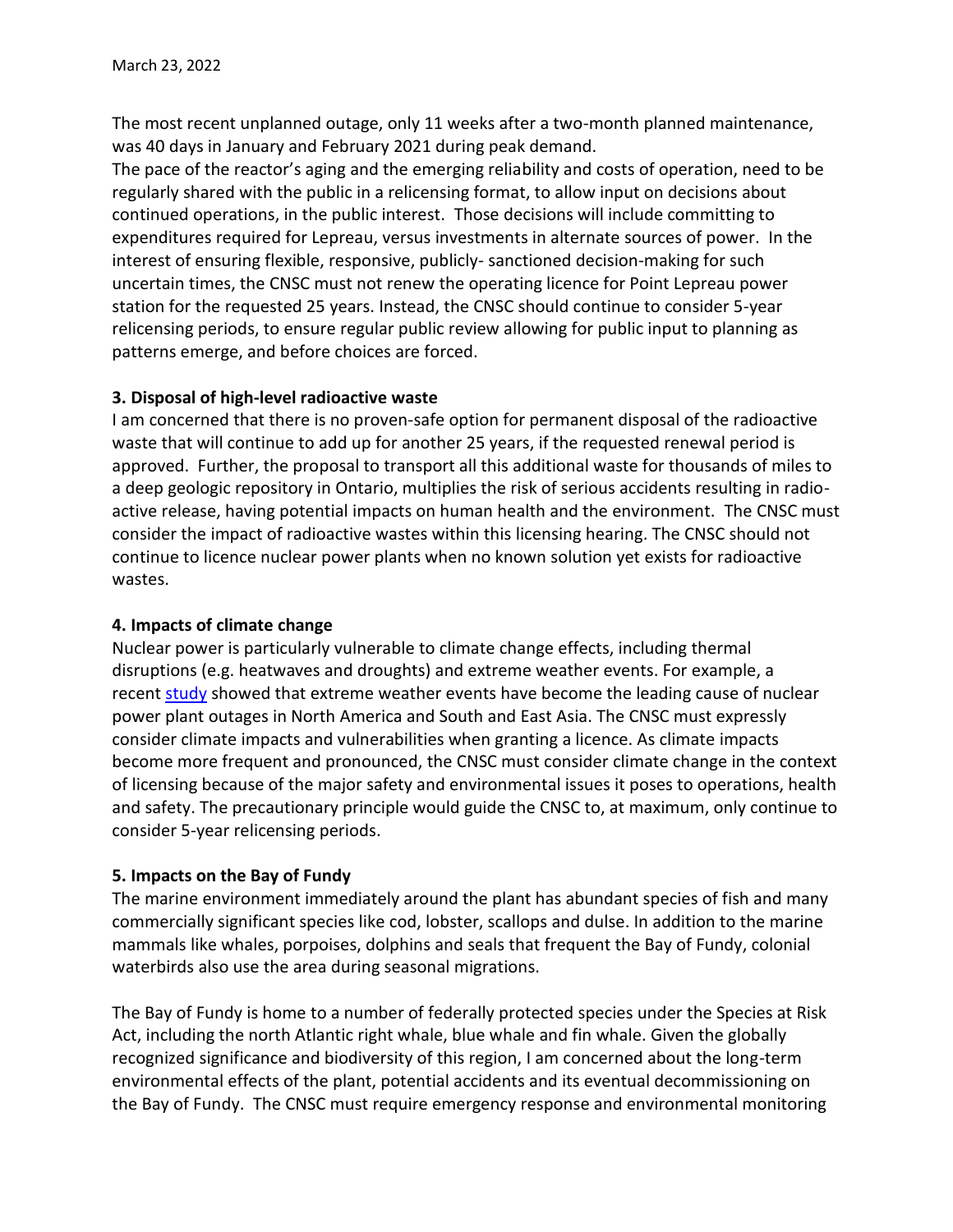measures be in place which are specific to the non-human biota of the Bay of Fundy. The CNSC must not grant a licence until it is demonstrated that the Bay of Fundy region is protected from radionuclide emissions at the ecosystem level and that it will be protected in the event of an accident.

### **6. Indigenous rights / UNDRIP**

I understand that the Point Lepreau nuclear generating station is located on the traditional territory of the Peskotomuhkati. The Free, Prior, and Informed Consent (FPIC) is a principle protected by international human rights standards. FPIC describes that 'all peoples have the right to self-determination' and is linked to the right to self-determination, namely that 'all peoples have the right to freely pursue their economic, social and cultural development'. The United Nations Declaration on the Rights of Indigenous People explicitly requires the Free Prior and Informed Consent of Indigenous peoples for activities occurring in their territory. The Peskotomuhkati people are also making an intervention to the NB Power licence hearing. We must support their voices. The CNSC must affirm its commitment to reconciliation, fully adopt UNDRIP, and support Treaty relationships based on the principles of mutual recognition and shared responsibilities as recommended by the Truth and Reconciliation Commission of Canada's Calls to Action. Therefore, I/we recommend that the Peskotomuhkati Intervention recommendations are followed.

## **7. Emergency planning and preparedness**

Sufficiently detailed nuclear emergency planning and preparedness is essential to help prevent the widespread health and safety consequences that would otherwise result after a severe or catastrophic accident with widespread release of radioactive substances. The aim of emergency planning should be to avoid as many of the health effects as possible. In a catastrophic case this can only happen if emergency planning is sufficiently detailed, implemented and resourced for that type of accident. The CNSC must review and report on the sufficiency of the planning basis, the response plan and the province's readiness for largescale radiation releases in New Brunswick as part of every licence application. Until the planning basis for a potential offsite nuclear accident in New Brunswick accounts for a catastrophic offsite accident, and until such emergency plans are in place and proven to be effective for a catastrophic accident, the site should not be licensed for continued operation.

#### **8. Global Security issues**

Recently, military attacks have been initiated on a nuclear power plant in the Ukraine, including a hostile take over of the Chernobyl nuclear plant, and the use of explosives. There are many catastrophic associated risks. Russia is a nuclear power and recently threatened NATO allies with consequences like the world has never seen. Terror attacks such as 9-11 have taken place close to home on the Eastern Seaboard.

Conclusion: The CNSC must require an emergency response plan in the event of a military or terrorist attack on the Point Lepreau Nuclear plant.